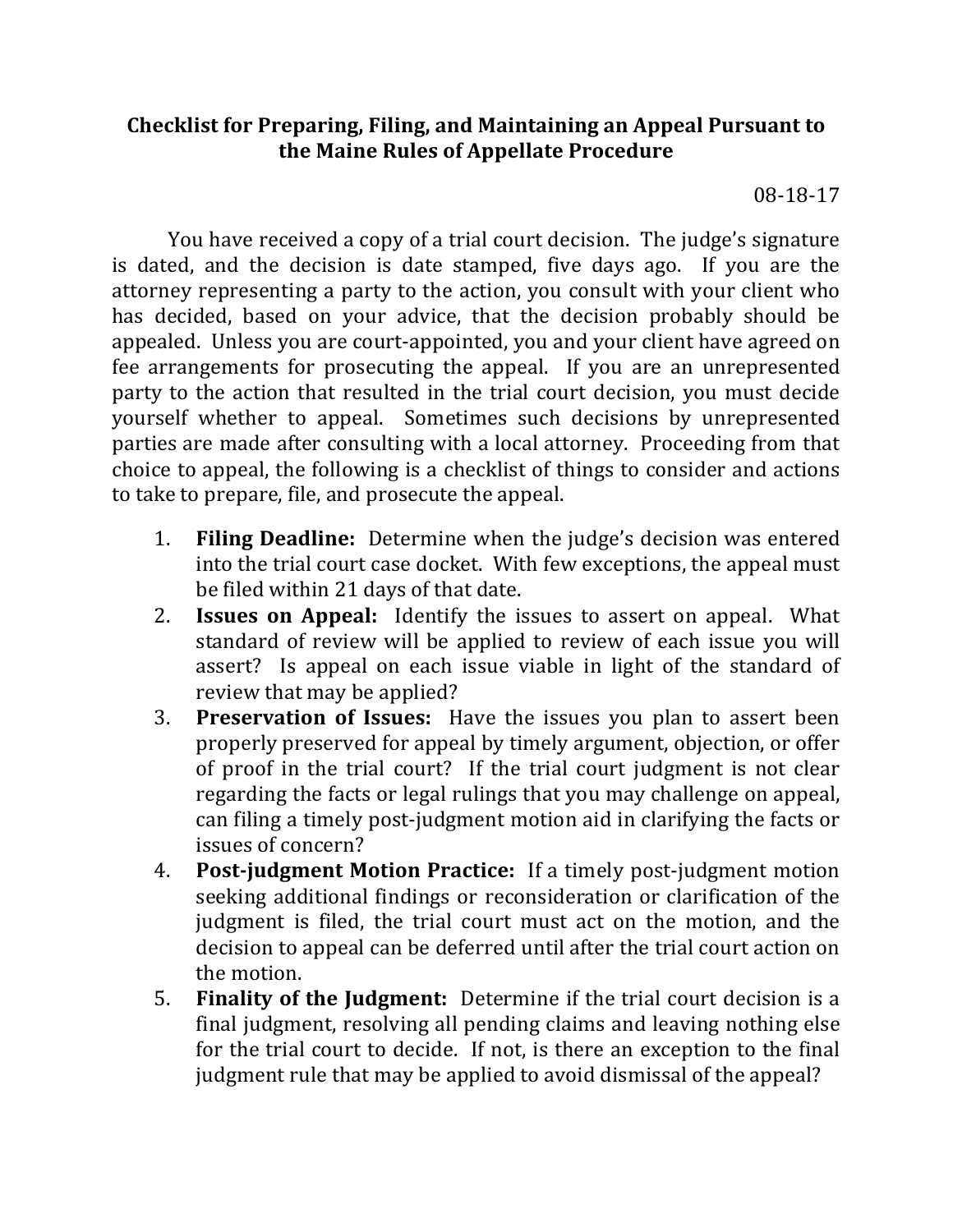- 6. **Notice of Appeal:** Timely file the notice of appeal and, for civil cases, the filing fee, with the trial court clerk's office. Is a waiver of the filing fee being requested from the trial court? If a transcript of all or any part of the trial court proceedings may be required for proper consideration of any issue on appeal, the notice of appeal should be accompanied by a transcript order form.
- 7. **Security, Stay, Bail:** Will any trial court orders (i) staying the effect of its order, (ii) setting bail, or (iii) specifying or waiving security to be provided pending appeal, be needed for the appeal to proceed? If so, is such relief being sought from the trial court?
- 8. **Transcript Preparation:** If a transcript is required, notify other parties to the appeal of your transcript request. Determine if any other party to the appeal wants to add any additional part of the transcript to the transcript order. Make appropriate arrangements with the court reporter or electronic recording office to pay for the transcript.
- 9. **Cross-Appeals:** Is any other party to the trial court action bringing an appeal? What issues are likely to be asserted in a cross-appeal?
- 10. **Copies of Documents to Other Parties:** Assure that all other parties to the trial court judgment who are parties to the appeal receive copies of all your filings with the trial court and the Law Court, as is required by the rules, even if another party to the appeal does not file any documents regarding the appeal.
- **11. Trial Court Record:** Be aware of what the case record, forwarded from the trial court to the Law Court, contains. Does the record include every pleading, document, and exhibit necessary for consideration of the appeal?
- 12. Law Court Briefing Schedule: The Law Court briefing schedule will be sent to you soon after the trial court record and any ordered transcripts have been received by the Law Court. Is your work planned so that you can meet the filing deadlines set out in the briefing schedule?
- 13. **Preparing and Filing Briefs:** Review the rules governing the preparation, form, organization, filing, and distribution of briefs. Will your briefs be timely filed and fully compliant with those rules?
- 14. **Preparing and Filing the Appendix:** Review the rules governing preparation, form, organization, the required order of documents, filing, and distribution of the appendix. Will the appendix, if you are